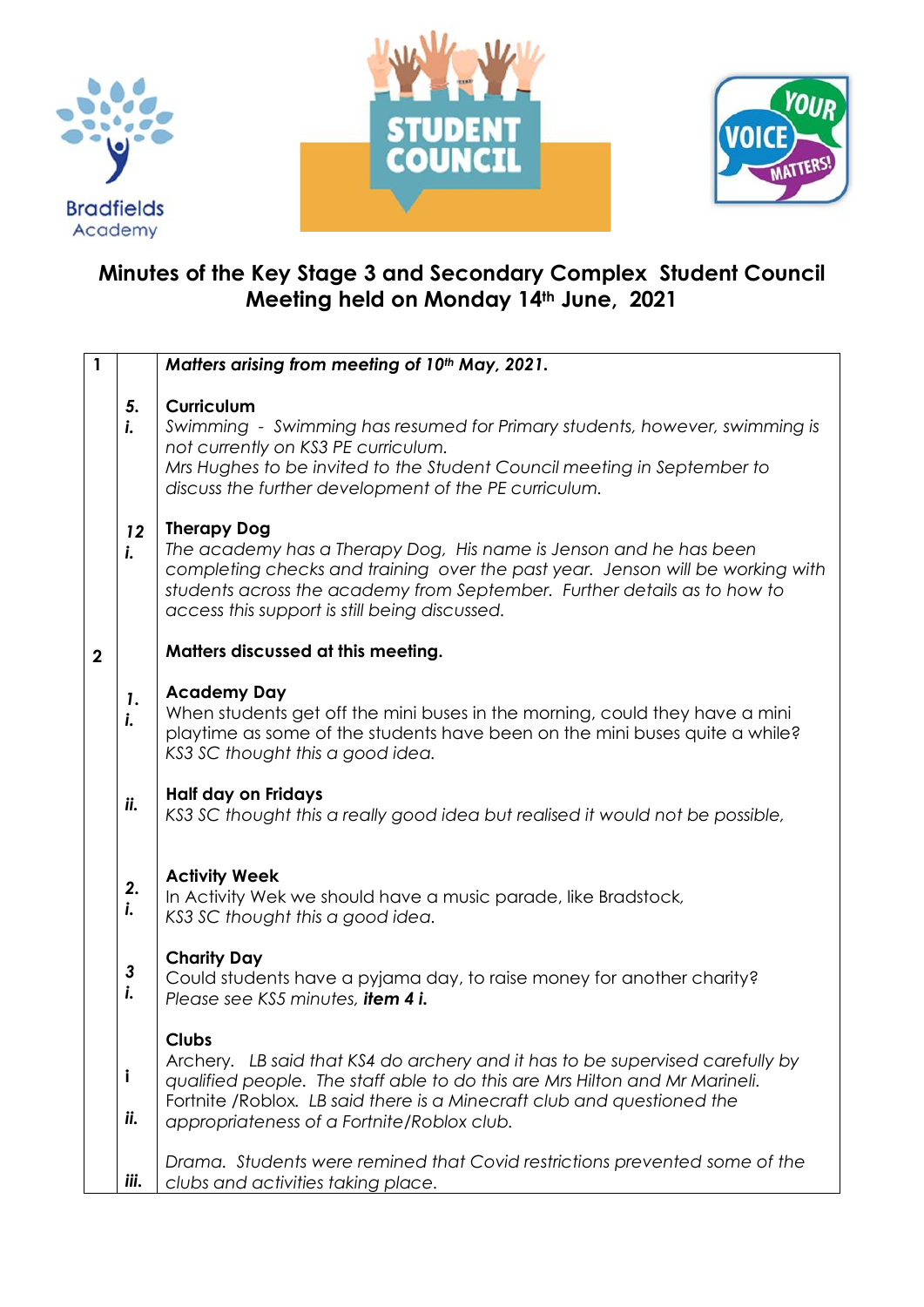





|    | Academy   |                                                                                                                                                                                                                                       |
|----|-----------|---------------------------------------------------------------------------------------------------------------------------------------------------------------------------------------------------------------------------------------|
|    | 4.<br>i.  | Curriculum<br>Relaunch play support for all students. KS3 SC were advised that play support is<br>given for identified students.                                                                                                      |
|    | ii.       | A five minute exercise break at the start or end of a lesson. i.e. walk around/play<br>break.<br>This was thought a good idea. It was thought unnecessary before/after a single<br>lesson, but could be during a double lesson.       |
|    | iii.      | Could there be Friday rewards for those who work hard/behave well, ie longer<br>playtime or watch a film/show?<br>KS3 SC thought this a good idea.                                                                                    |
| iv |           | Swimming lessons in PE.<br>Please see 1 5 <i>i. above.</i>                                                                                                                                                                            |
|    | 5<br>i.   | Equipment<br>More scooters and helmets for the playground,<br>It was suggested that maybe a stock check should be undertaken,                                                                                                         |
|    | ii.       | New bikes. The ones in PE are all broken and the clips fall off the helmets.<br>LB informed the students that new bikes are expensive. They are replaced<br>gradually. He suggested that maybe the clips could be replaced by Velcro. |
|    | iii.      | Could there be more water fountains?<br>KS3 SC reminded that all water fountains were decommissioned, due to Covid.<br>It is questionable whether they will return when the restrictions are lifted.                                  |
|    |           | The laptops and computers always crash and are slow.                                                                                                                                                                                  |
|    | iv.<br>٧. | More things to play with outside, maybe a swing ball?<br>KS3 SC thought there is enough play equipment in LS playground but thought<br>the middle playground could do with some play equipment.                                       |
|    | vi.       | Secondary Complex would like some fixed type of equipment, to help the<br>students play, e.g. circular swing.<br>KS3 SC thought this an excellent idea.                                                                               |
|    |           | Wheelchair play equipment for inclusive social time e.g. swing. Some<br>foam/softer floor, for floor time,                                                                                                                            |
|    | vii.      | Lunches<br>A separate queue for students collecting lunch from US to eat in LS.                                                                                                                                                       |
|    | 6.        | Better food and more time to eat.                                                                                                                                                                                                     |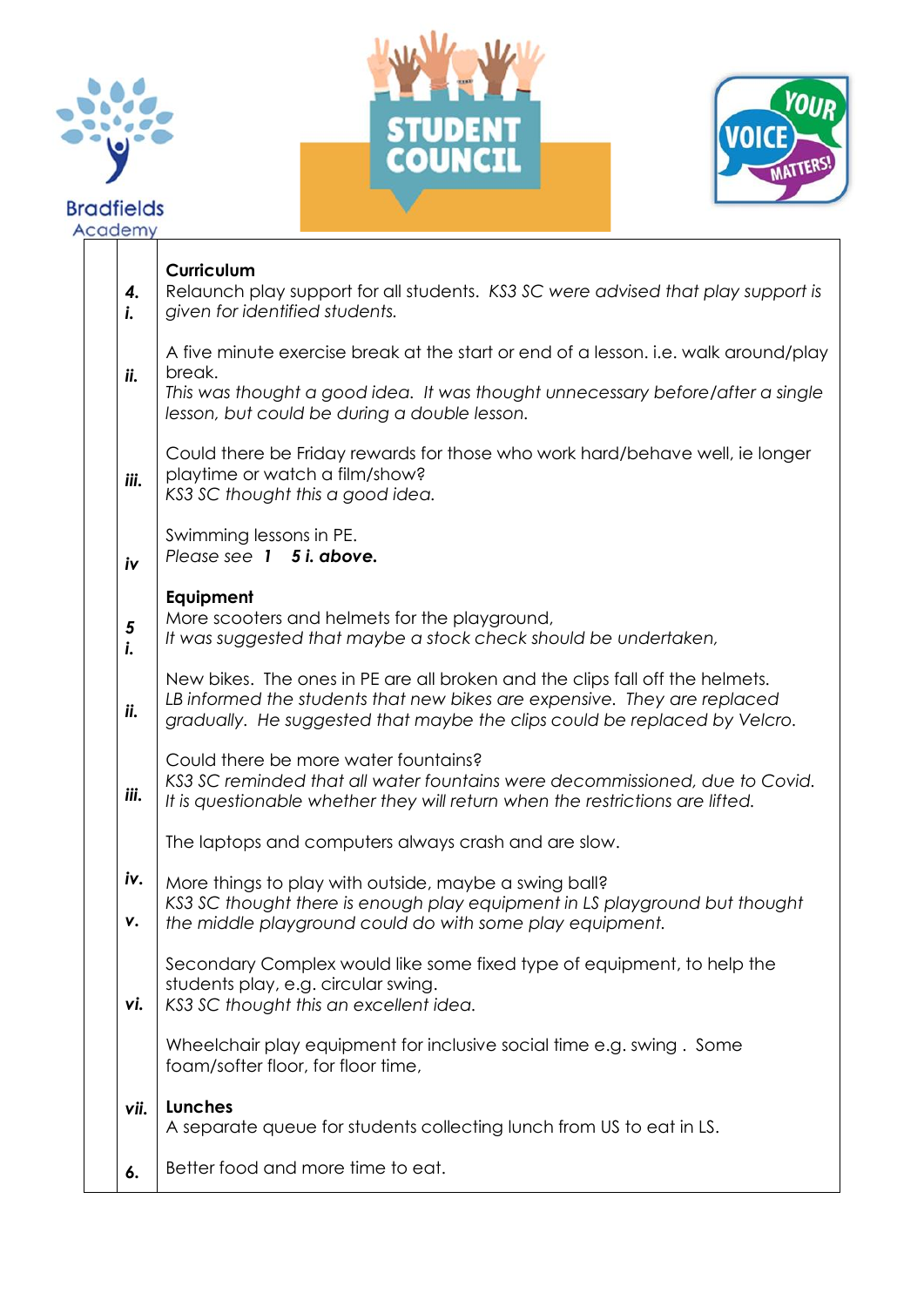

## **Bradfields**





| Academy  |                                                                                                                                                                                                                       |
|----------|-----------------------------------------------------------------------------------------------------------------------------------------------------------------------------------------------------------------------|
| i.       | There are two sittings for lunch so no extra time can be given.<br>More details needed regarding 'better food'.                                                                                                       |
| ii.      | Suggestions for lunches: jacket potatoes with different toppings, salmon fish<br>fingers, more toppings on the pizzas as cheese and tomato is boring, a salad<br>bar, watermelon, jelly.                              |
| iii.     | These suggestions given to the Chartwells representative for consideration when<br>writing up the autumn menu. Please see minutes of KS5 meeting, item 7 i.                                                           |
|          | At the end of lunch, could students be called by year groups instead of table?<br>KS3 SC all agreed with this suggestion.                                                                                             |
| iv.      | Playground<br>Is it possible to have more shade on LS and middle playgrounds, e.g. umbrellas<br>on the tables or a canopy?<br>KS3 SC said these would be useful in the hot, sunny weather.                            |
| 7.<br>i. | Could there be a gate or barrier around the football cage to prevent the ball<br>hitting people riding scooter?<br>KS3 SC said the problem is caused by the footballs being kicked too hard.                          |
| ii.      | When can students have the football pitch back?<br>A new mobile building is currently using the football pitch. The pitch should be<br>free again by the end of term.                                                 |
| iii.     | <b>Premises</b><br>It is possible to have proper steps/handrail onto to Russell Square at the Nursery<br>end?                                                                                                         |
| 8.<br>i. | Is it possible to have more fans or air conditioning in LS, as it is very hot?<br>KS3 SC all agreed. GW spoke to LAH, who said air conditioning cannot be<br>installed as there is not enough electrical capacity.    |
| ii.      | The students who damage the toilets should have to pay in some way for the<br>damage they cause. If not money, maybe be made to do some community<br>service around the academy e.g. pick up litter, sweep up leaves. |
| iii.     | KS3 SC agreed with this suggestion and thought that community service was a<br>good idea.<br><b>Trips</b><br>Could students have trips to a climbing centre, fun park etc.                                            |
| 9.<br>i. | KS3 SC thought that maybe these suggestions could be considered for activity<br>week.                                                                                                                                 |
|          | <b>Uniform</b><br>A school uniform clothing bank?                                                                                                                                                                     |